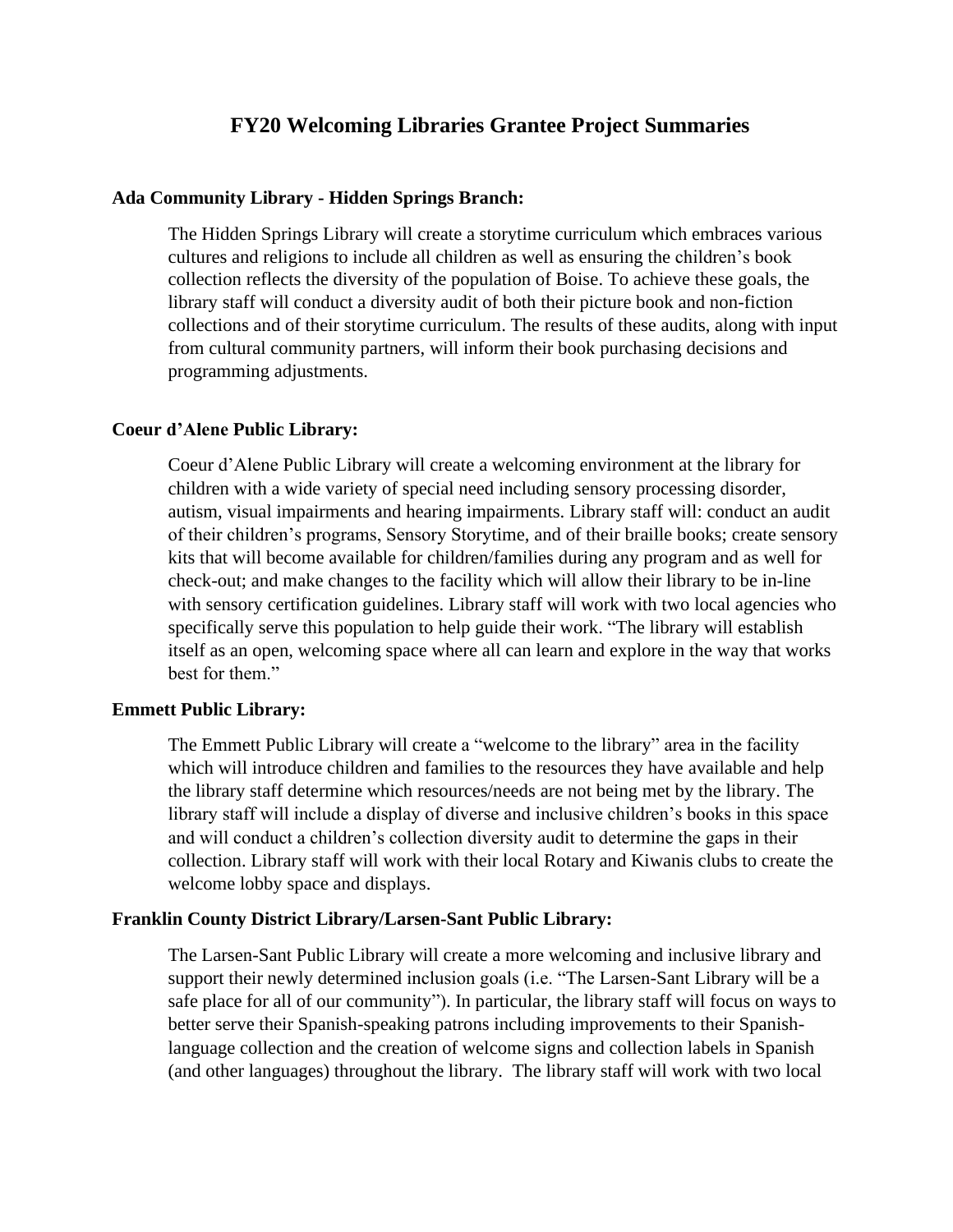non-profit organizations that serve Spanish-speaking families to help promote and bring awareness in the community about the resources.

### **Gooding Middle School Library:**

The Gooding Middle School Library will create a better-balanced library collection that more closely reflects the composition and needs of their student body. Considering that no new Spanish-language fiction or non-fiction books have been purchased in the last 20 years, there is much to be done. The library will also focus on displaying and promoting the new Spanish-language resources and lunchtime programming so that all students, including ESL and Spanish-speaking students, can take advantage of the school library and boost their learning experience. The library staff will work the district's ESL department, the Latinos in Action Club at the school, and the director of the Idaho Educational Services for the Deaf and the Blind (IESDB) to guide their collection purchasing decisions.

# **Gooding Public Library:**

The Gooding Public Library will focus on ways their library can better meet the needs of children with different abilities by providing these children with materials/equipment that help them feel comfortable at the library, such as noise canceling headphones, weighted blankets and fidget toys. Library staff will work to make existing children's programming, such as storytime, more inclusive for children with disabilities and will create sensory kits for library use and check out. The library staff will work with local rehabilitative service providers, special education teachers, and an occupational therapist to guide their collection purchasing decisions.

### **Hagerman Elementary School Library:**

The Hagerman Elementary School Library will focus in creating a library "where all students can see their own experiences…as well as the opportunity to learn about and empathize with the diverse experiences of others." Library staff will conduct a collection diversity audit which takes #OwnVoices into consideration as well as student interviews to gain a better understanding of the students the school serves and their needs. The library will review the stories currently being presented to students during library hour and make a plan to include more diverse and inclusive children's books in library programming and displays. The library will work with a local community member who is familiar with the LatinX community to inform their decisions.

### **Lewiston City Library:**

The Lewiston City Library will create a multi-purpose sensory "space and specially selected books to accommodate patrons and families living with unique abilities." The sensory space will be used for sensory storytimes, books clubs, Summer Reading programs and other library programming for sensory sensitive children. The multipurpose room will also serve as a reservable space for service agencies and families. The